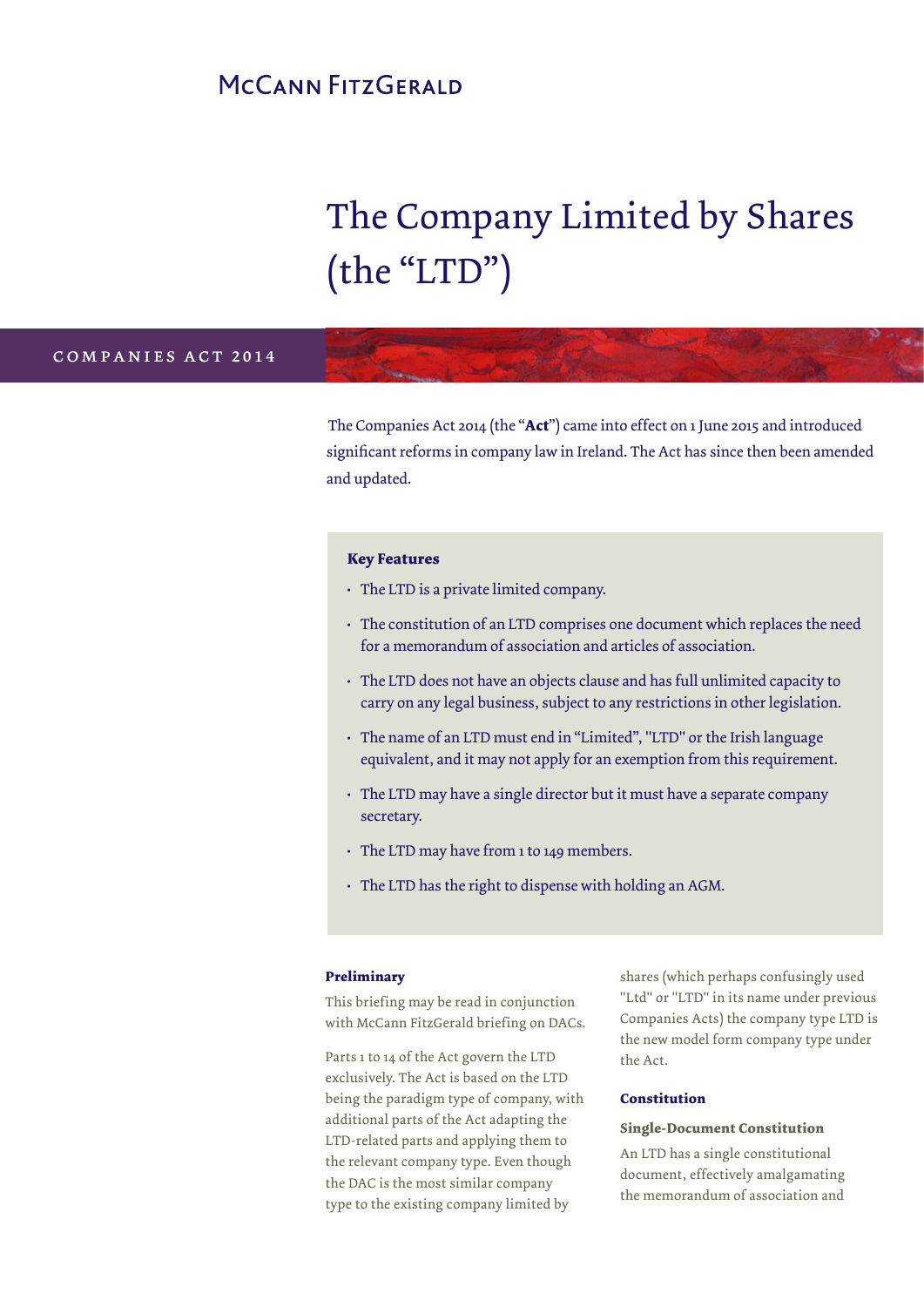# *Companies Act 2014 The Company Limited by Shares (the "LTD")*

*(continued)*

the articles of association of an existing private limited company. There is no longer a requirement for detailed articles of association as the majority of the provisions commonly provided for in articles of association on the internal administration and governance of a company are contained in the Act (*ie* as legislation rather than internal statutes of the company) and apply to every private company (in some cases, unless its constitution provides otherwise).

# **Abolition of Table A of the Previous Companies Acts**

Provisions commonly provided for in the articles of association of a company are now contained in the Act so that the familiar default rules in Table A have been abolished. In their place, default rules are set out in the body of the Act which apply to every company unless explicitly stated otherwise in its constitution. These principally incorporate the procedures for corporate governance previously contained in Table A (although there are some changes introduced to the model provisions of Table A).

# **Capacity**

# **Objects Clause**

An LTD is not permitted to have an objects clause, so that an LTD has the same unqualified legal capacity to do anything that a natural (*ie* a human) person may lawfully do. Therefore, the doctrine of ultra vires ("beyond the legal powers") no longer applies to an LTD, and an LTD, by default, is empowered to do anything lawful that its directors determine. This is the main distinguishing feature of the LTD compared to other types of private companies limited by shares, such as the DAC.

# **Public Offers**

An LTD is prohibited from offering securities (equity or debt) to the public. Subject to specific exemptions, an LTD

may not make to the public any offer of any of its shares, debentures or other securities, nor allot (for cash or otherwise) any of its shares or debentures with a view to their being offered for sale to the public. The Act also places a new prohibition on an LTD having securities (or interests in them) admitted to trading or listing on any market (including a regulated market) in Ireland or elsewhere and from applying for any such admission.

# **Corporate Governance**

## **Directors**

An LTD may have a single director (the previous entitlement to have a single member is retained), but a sole director is not permitted to be the company secretary, therefore requiring a second person to perform that role.

## **Proceedings of Directors**

The Act imposes a duty on a director of an LTD who is, in any way, whether directly or indirectly, interested in a contract or proposed contract with the company, to declare the nature of his or her interest at a meeting of the directors of the company. In the case of a proposed contract, the Act requires a director to make a declaration at the directors' meeting at which the question of entering the contract is first considered and, in the case of a director becoming interested in a contract after it being made, be made at the first meeting afterwards. The Act requires such declarations to be entered on to the register within three days (of making or giving the declaration).

# **General Meetings**

The Act permits an LTD to dispense with the requirement to hold an annual general meeting ("**AGM**") and provides that AGMs (should the requirement not be so dispensed with) and extraordinary general meetings ("**EGMs**") may be held inside or outside the State. The Act expressly confirms that a single member holding 10% or more of the paid up share capital of a company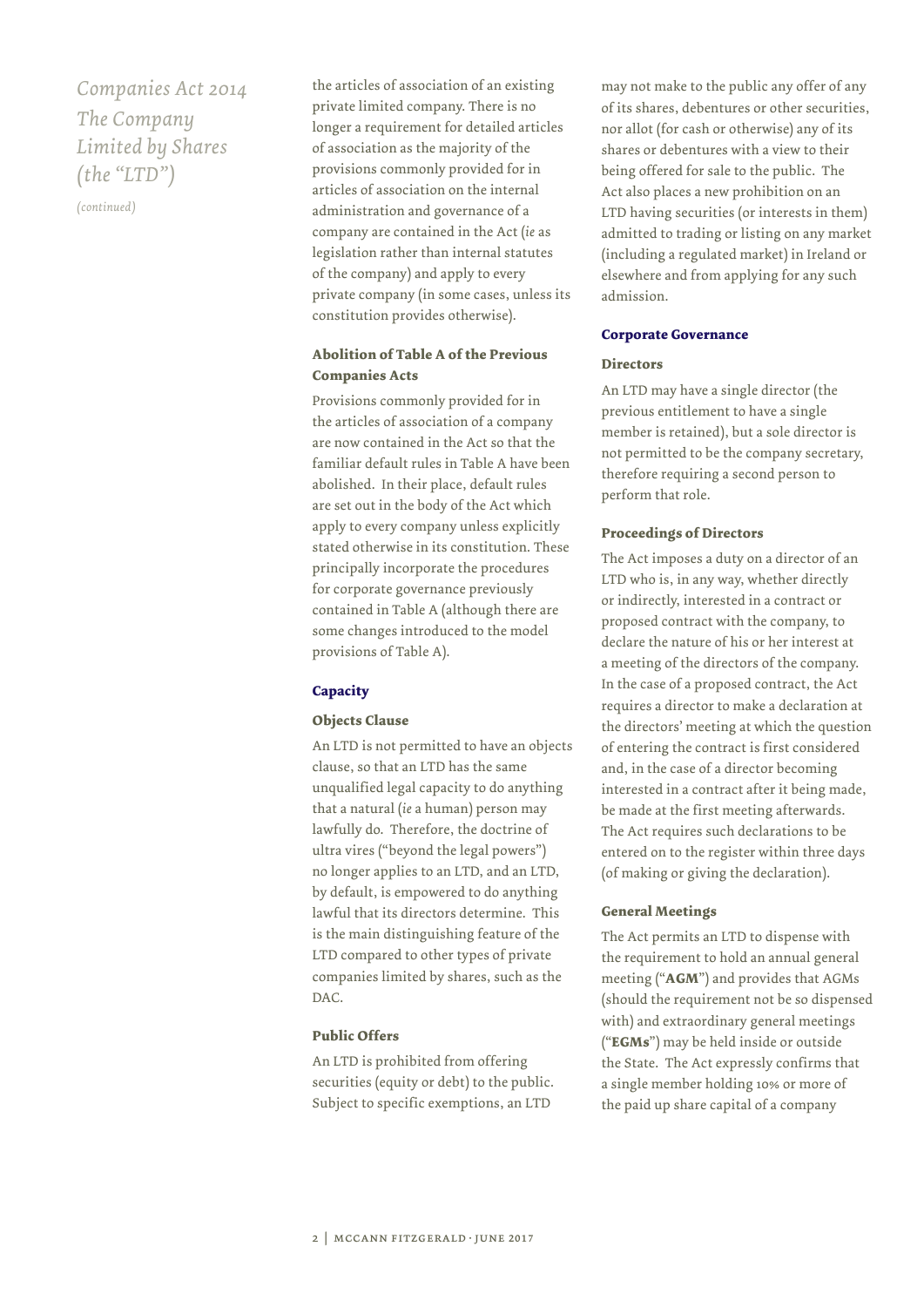# *Companies Act 2014 The Company Limited by Shares (the "LTD")*

*(continued)*

carrying the right to vote has the right to convene an EGM. Subject to conditions, an LTD (whether having a single member or multiple members) is entitled to adopt written procedures in place of an AGM.

# **Auditing, Financial Statements and Accountability**

### **Audit Exemption**

An LTD may avail of the audit exemption where at least two of the prescribed conditions in respect of the particular year are satisfied:

- the balance sheet total of the company does not exceed €6m;
- the amount of the turnover does not exceed €12m; and
- the average number of persons employed by the company does not exceed 50.

### **Accountability**

The Act provides that directors of an LTD, the balance sheet of which exceeds €12.5m and the turnover of which exceeds €25m, must prepare a compliance policy statement. This statement must set out the company's policies (*ie* those that, in the opinion of the director, are appropriate to the company) on its compliance with certain statutory obligations (principally those under the Act).

### **Share Capital**

#### **Variation in Capital**

Unless its constitution provides otherwise, an LTD has the power by ordinary resolution to increase its authorised share capital or to cancel unissued shares (if in either case it has chosen to have an authorised share capital) and to consolidate or subdivide its shares. On conversion of shares into redeemable shares, a significant change in the Act is the removal of the restriction that no

shares may be converted into redeemable shares if, as a result, the nominal value of the non-redeemable issued share capital would be less than 10% of the nominal value of the total issued share capital of the company concerned. This is consistent with the removal of the corresponding restriction applicable at the time of issue or redemption of redeemable shares.

### **Reduction in Company Capital**

A reduction of company capital may be effected by employing the Summary Approval Procedure (below) or by adopting the traditional procedure of passing a special resolution that is to be confirmed by the court.

#### **Summary Approval Procedure**

The Act introduces a procedure referred to as the Summary Approval Procedure, under which certain activities that would otherwise be restricted may be undertaken by a company subject to the shareholders passing an appropriate special resolution following the making of a prescribed declaration by the directors. The rationale here is to establish a single shareholder validation procedure. This is applied to many types of transaction that previously required shareholder (or even court) approval, such as:

- financial assistance by a private company for the acquisition of its own shares;
- guarantees for loans to a company's own directors;
- mergers of companies of many types;
- a reduction of capital;
- certain reorganisations of a company's capital; and
- treating the pre-acquisition profits of a subsidiary as being available for distribution by the parent.